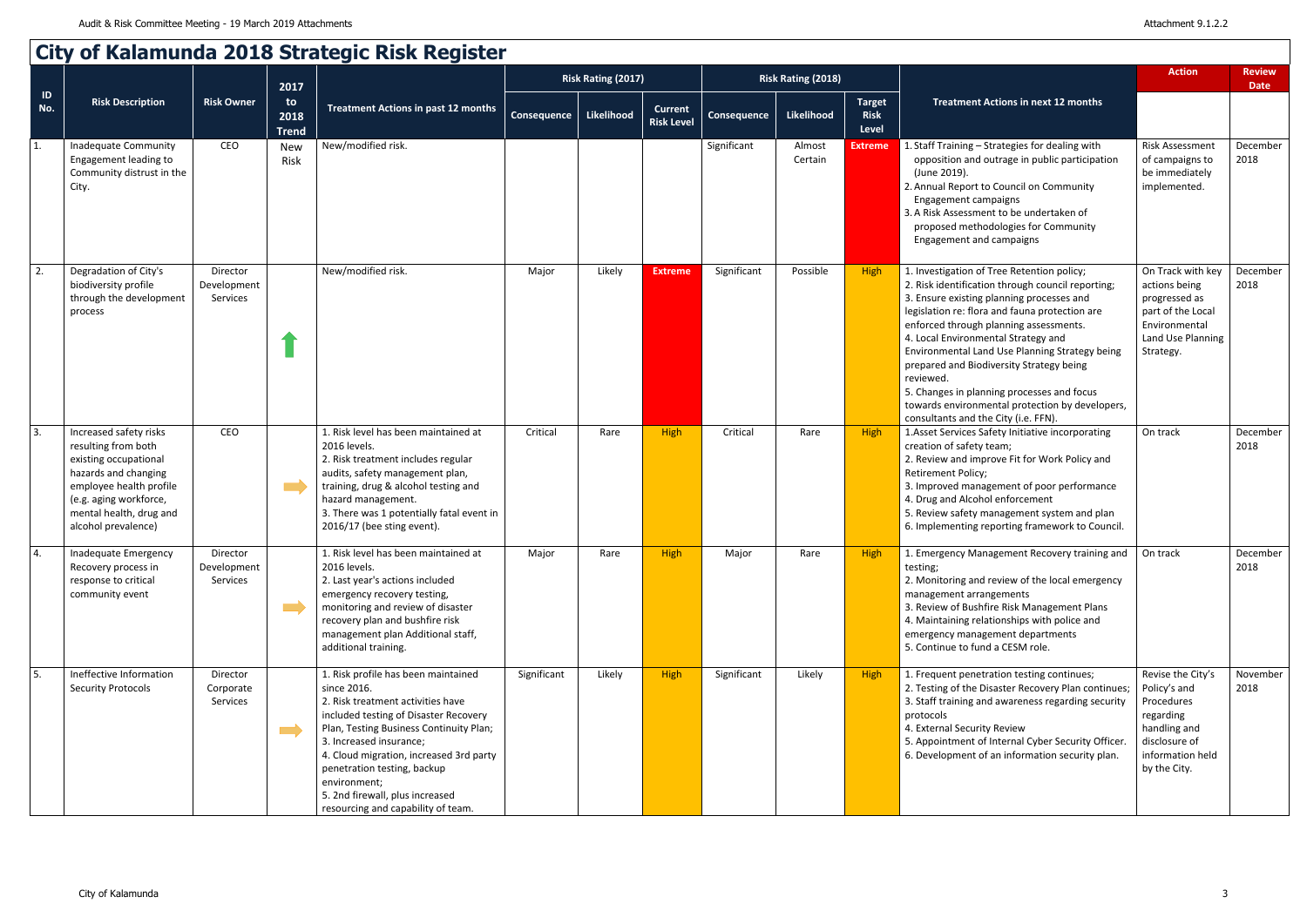|                      | City of Kalamunda 2018 Strategic Risk Register                                                               |                                     |                            |                                                                                                                                                                                                                                                 |                    |                           |                                     |             |                           |                                       |                                                                                                                                                                                                                                                                                                                                                                                                                    |                                                                                                                                                                                                                                                                        |                              |
|----------------------|--------------------------------------------------------------------------------------------------------------|-------------------------------------|----------------------------|-------------------------------------------------------------------------------------------------------------------------------------------------------------------------------------------------------------------------------------------------|--------------------|---------------------------|-------------------------------------|-------------|---------------------------|---------------------------------------|--------------------------------------------------------------------------------------------------------------------------------------------------------------------------------------------------------------------------------------------------------------------------------------------------------------------------------------------------------------------------------------------------------------------|------------------------------------------------------------------------------------------------------------------------------------------------------------------------------------------------------------------------------------------------------------------------|------------------------------|
|                      |                                                                                                              |                                     | 2017                       |                                                                                                                                                                                                                                                 |                    | <b>Risk Rating (2017)</b> |                                     |             | <b>Risk Rating (2018)</b> |                                       |                                                                                                                                                                                                                                                                                                                                                                                                                    | <b>Action</b>                                                                                                                                                                                                                                                          | <b>Review</b><br><b>Date</b> |
| $\mathsf{ID}$<br>No. | <b>Risk Description</b>                                                                                      | <b>Risk Owner</b>                   | to<br>2018<br><b>Trend</b> | <b>Treatment Actions in past 12 months</b>                                                                                                                                                                                                      | <b>Consequence</b> | Likelihood                | <b>Current</b><br><b>Risk Level</b> | Consequence | Likelihood                | <b>Target</b><br><b>Risk</b><br>Level | <b>Treatment Actions in next 12 months</b>                                                                                                                                                                                                                                                                                                                                                                         |                                                                                                                                                                                                                                                                        |                              |
| 6.                   | Inability to provide<br>sufficient land for active<br>and passive recreation<br>activities                   | Director<br>Development<br>Services | $\implies$                 | New/modified risk.                                                                                                                                                                                                                              | Significant        | Unlikely                  | <b>Medium</b>                       | Significant | Unlikely                  | <b>Medium</b>                         | 1. Preparation of new Local Planning Strategy;<br>2. Review of Planning Scheme;<br>3. Community Engagement;<br>4. Forrestfield North Structure Planning;<br>5. Implementation of Public Open Space Strategy<br>6. Preparation and implementation of Master<br>Plans for strategic reservations (i.e. Ray Owen and<br>Hartfield Park).<br>7. Community Facilities Plan and future<br>Development Contribution Plan. | On Track through<br>implementation<br>of the City's<br>Public Open<br>Space Strategy.                                                                                                                                                                                  | December<br>2018             |
| 7.                   | Ineffective management<br>of contaminated land                                                               | Director<br>Development<br>Services | $\qquad \qquad \Box$       | 1. Risk rating has been downgraded<br>since 2016 due to focused<br>management interventions such as<br>register of contaminated sites,<br>investigation and monitoring of priority<br>sites, community education and<br>increased insurance.    | Significant        | Likely                    | <b>High</b>                         | Moderate    | Possible                  | <b>Medium</b>                         | 1. Register and update of contaminated sites;<br>2. Investigation and monitoring of priority sites<br>including the carrying out of any<br>recommendations from Preliminary and Detailed<br>Site Investigations;<br>3. Community Education Program;<br>4. Allocation of funds through WAAR Levy for<br>remediation<br>5. Alan Anderson Reserve remediation complete.                                               | On Track through<br><b>Detailed Site</b><br>Investigations and<br>on-going<br>contaminate sites<br>remediation and<br>investigation<br>programs.                                                                                                                       | December<br>2018             |
| 8.                   | Failure to plan for<br>housing diversity and<br>lifestyle choices for aged<br>and persons with<br>disability | Director<br>Development<br>Services |                            | 1. Two aged persons sites approved,<br>progress towards several additional<br>sites underway;<br>2. Aged care advisory committee,<br>disability advisory committee;<br>3. Ongoing and constant advocacy.                                        | Significant        | Possible                  | <b>High</b>                         | Significant | Unlikely                  | <b>Medium</b>                         | 1. Preparing a new Local Planning Strategy;<br>2. Review of Planning Scheme;<br>3. Community Promotion;<br>4. Forrestfield North (FFN) Structure Planning<br>5. Cambridge Reserve and Heidelberg Park as<br>aged care developments<br>6. Dual Density amendment approved and being<br>implemented.<br>7. Karingal Green, High Wycombe 160 Bed<br>Development underway<br>8. Significant Advocacy.                  | On Track through<br>preparation of<br>new Local<br><b>Planning Strategy</b><br>and investigations<br>into innovative<br>housing. Also<br>improved through<br><b>Building and</b><br>Development<br>Approvals issued<br>for strategic<br>private sector<br>initiatives. | December<br>2018             |
| $\vert$ 9.           | Ineffective governance<br>and decision-making<br>processes of Council.                                       | CEO                                 |                            | 1. Provision of training to Elected<br>Members.<br>2. Focus on building strong<br>relationships with Elected Members.                                                                                                                           | Major              | Unlikely                  | <b>High</b>                         | Significant | Unlikely                  | <b>Medium</b>                         | 1. Continue to foster strong relationships between<br>Councillors and between Council and<br>Administration;<br>2. Endorsement of Governance and Policy<br>Framework;<br>3. Training of Council and Administration<br>members.<br>4. Review and development of Code of Conduct<br>5. Policy developed and adopted - Elected<br>Member Contact with Staff<br>6. Review of Governance function completed.            | On Track                                                                                                                                                                                                                                                               | December<br>2018             |
| 10.                  | Ineffective asset<br>management of all City<br>owned assets and<br>facilities                                | Director<br>Asset<br>Services       |                            | 1. Asset Management Strategy<br>adopted by Council on 24 July 2017<br>and actions being implemented.<br>2. Parks Asset Management Plan<br>approved by Council on 28 August<br>2017 and used to inform the<br>2018/2019 Long Term Financial Plan | Significant        | Possible                  | <b>High</b>                         | Moderate    | Possible                  | <b>Medium</b>                         | 1. Deliver the Asset Management Strategy and<br>related asset management activities;<br>2. Community consultation on Levels of Service<br>(which improves the alignment of our activities<br>with community needs).<br>3. Endorse the Drainage, Roads and Buildings<br>Asset Management Plans.<br>4. Review of Community Facility Plan                                                                             | On Track                                                                                                                                                                                                                                                               | December<br>2018             |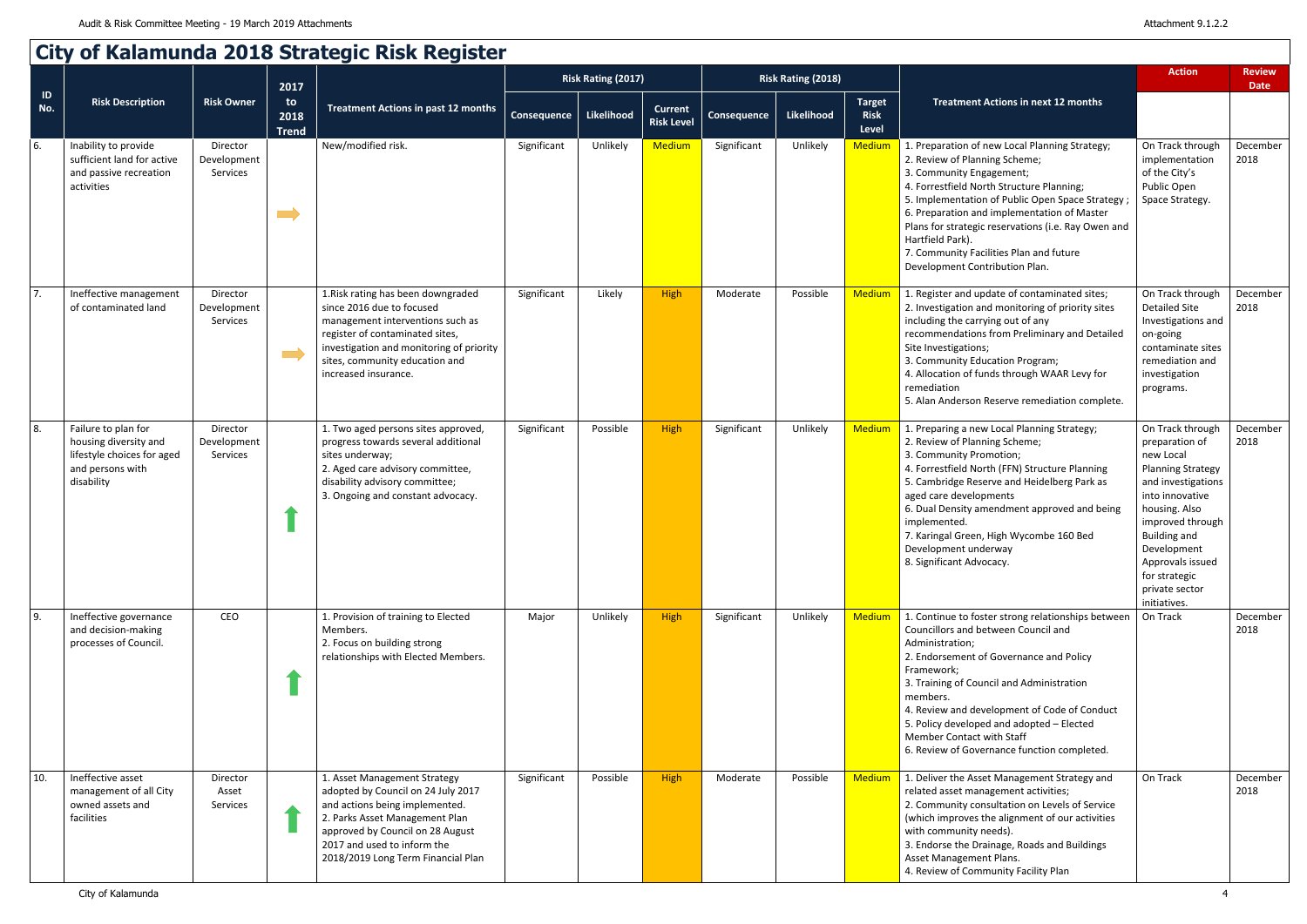|                      | City of Kalamunda 2018 Strategic Risk Register                     |                                     |                            |                                                                                                                                                                                                                                                                                      |                    |                           |                                     |             |                    |                                       |                                                                                                                                                                                                                                                                                                                                                                                                                       |                                                                                                                                                                                        |                              |
|----------------------|--------------------------------------------------------------------|-------------------------------------|----------------------------|--------------------------------------------------------------------------------------------------------------------------------------------------------------------------------------------------------------------------------------------------------------------------------------|--------------------|---------------------------|-------------------------------------|-------------|--------------------|---------------------------------------|-----------------------------------------------------------------------------------------------------------------------------------------------------------------------------------------------------------------------------------------------------------------------------------------------------------------------------------------------------------------------------------------------------------------------|----------------------------------------------------------------------------------------------------------------------------------------------------------------------------------------|------------------------------|
|                      |                                                                    |                                     | 2017                       |                                                                                                                                                                                                                                                                                      |                    | <b>Risk Rating (2017)</b> |                                     |             | Risk Rating (2018) |                                       |                                                                                                                                                                                                                                                                                                                                                                                                                       | <b>Action</b>                                                                                                                                                                          | <b>Review</b><br><b>Date</b> |
| $\mathsf{ID}$<br>No. | <b>Risk Description</b>                                            | <b>Risk Owner</b>                   | to<br>2018<br><b>Trend</b> | <b>Treatment Actions in past 12 months</b>                                                                                                                                                                                                                                           | <b>Consequence</b> | Likelihood                | <b>Current</b><br><b>Risk Level</b> | Consequence | <b>Likelihood</b>  | <b>Target</b><br><b>Risk</b><br>Level | <b>Treatment Actions in next 12 months</b>                                                                                                                                                                                                                                                                                                                                                                            |                                                                                                                                                                                        |                              |
|                      |                                                                    |                                     |                            | 3. The 2018/2019 Long Term Financial<br>Plan has utilised the recommendations<br>from the Pathways Asset Management<br>Plan adopted by Council on 22 May<br>2017.<br>4. Draft Drainage Asset Management<br>Plan finalised in June 2017 for<br>consideration by Council in July 2017. |                    |                           |                                     |             |                    |                                       | 5. Development of asset and maintenance plan<br>for Kalamunda Water Park.                                                                                                                                                                                                                                                                                                                                             |                                                                                                                                                                                        |                              |
| 11.                  | Ineffective advocacy<br>resulting in lost funding<br>opportunities | CEO                                 |                            | 1. Council endorsement of Advocacy<br>Strategy.<br>2. Regular meetings with political<br>stakeholders.<br>3. Regular meetings with community<br>stakeholders.                                                                                                                        | Significant        | Possible                  | High                                | Moderate    | Possible           | <b>Medium</b>                         | 1. Continued implementation of advocacy<br>strategy<br>2. Development of individual advocacy plans<br>3. Community engagement to support advocacy<br>4. Continued design and planning for shovel-ready<br>projects<br>5. Continue to partner with key stakeholders to<br>pursue advocacy campaigns<br>6. Ongoing liaison with members of parliament.                                                                  | On Track                                                                                                                                                                               | December<br>2018             |
| 12.                  | Loss of character in<br>Kalamunda Townsite                         | Director<br>Development<br>Services | $\blacksquare$             | 1. Risk has been mitigated via Activity<br>Centre Plan for town centre and other<br>strategic planning mechanisms,<br>community engagement.                                                                                                                                          | Moderate           | Possible                  | <b>Medium</b>                       | Moderate    | Possible           | Medium                                | 1. Activity Centre Plan for Kalamunda<br>2. Design Guidelines; Public Realm Guidelines and<br>Design Assessment Panel;<br>3. Community and stakeholder Engagement and<br>increased communications on developments;<br>4. Redevelopment of Stirk park;<br>5. Road pavement and streetscape enhancements<br>(public realm).                                                                                             | On Track.<br>Kalamunda<br><b>Activity Centre</b><br>Plan well<br>progressed and in<br>the process of<br>being<br>workshopped and<br>presented to<br>Council for public<br>advertising. | December<br>2018             |
| 13.                  | Inability to support<br>increasing demands of<br>community groups  | Chief<br>Executive<br>Officer       |                            | 1. Strong focus on stakeholder<br>engagement.<br>2. Alignment of the community<br>facilities plan and the long term<br>financial plan.                                                                                                                                               | Significant        | Unlikely                  | <b>Medium</b>                       | Moderate    | Possible           | <b>Medium</b>                         | 1. Build stronger relationships with Community<br>Groups;<br>2. Actively engage Government in advocacy<br>programs;<br>3. Continue to pursue deliberative democracy<br>opportunities for the community e.g. SSRCC,<br>ABCD<br>4. Continuing networking with other local<br>governments e.g. the GAPP to secure funding.                                                                                               | On Track                                                                                                                                                                               | December<br>2018             |
| 14.                  | Lost opportunities from<br>ineffective economic<br>development     | Director<br>Corporate<br>Services   |                            | 1. Developed the Economic<br>Development Strategy & continued to<br>build strong relationships with<br>Chamber of Commerce and local<br>businesses.<br>2. Resourcing of Economic<br>Development team.                                                                                | Significant        | Unlikely                  | <b>Medium</b>                       | Moderate    | Possible           | Medium                                | 1. Implement Economic Development Strategy;<br>2. Develop and implement Tourism Strategy;<br>3. Progress the Inland Port Member Councils<br>Freight Logistics Project<br>4. Partner with Chamber of Commerce and<br>industry groups<br>5. Partner with EMRC and other stakeholders<br>6. Increase opportunities industrial developments<br>within the City<br>7. Improve commercial areas to encourage<br>activation. | Implement<br>Economic<br>Development<br>Strategy (June<br>$2019$ ).<br>Develop Tourism<br>Strategy (June<br>$2019$ ).                                                                  | December<br>2018             |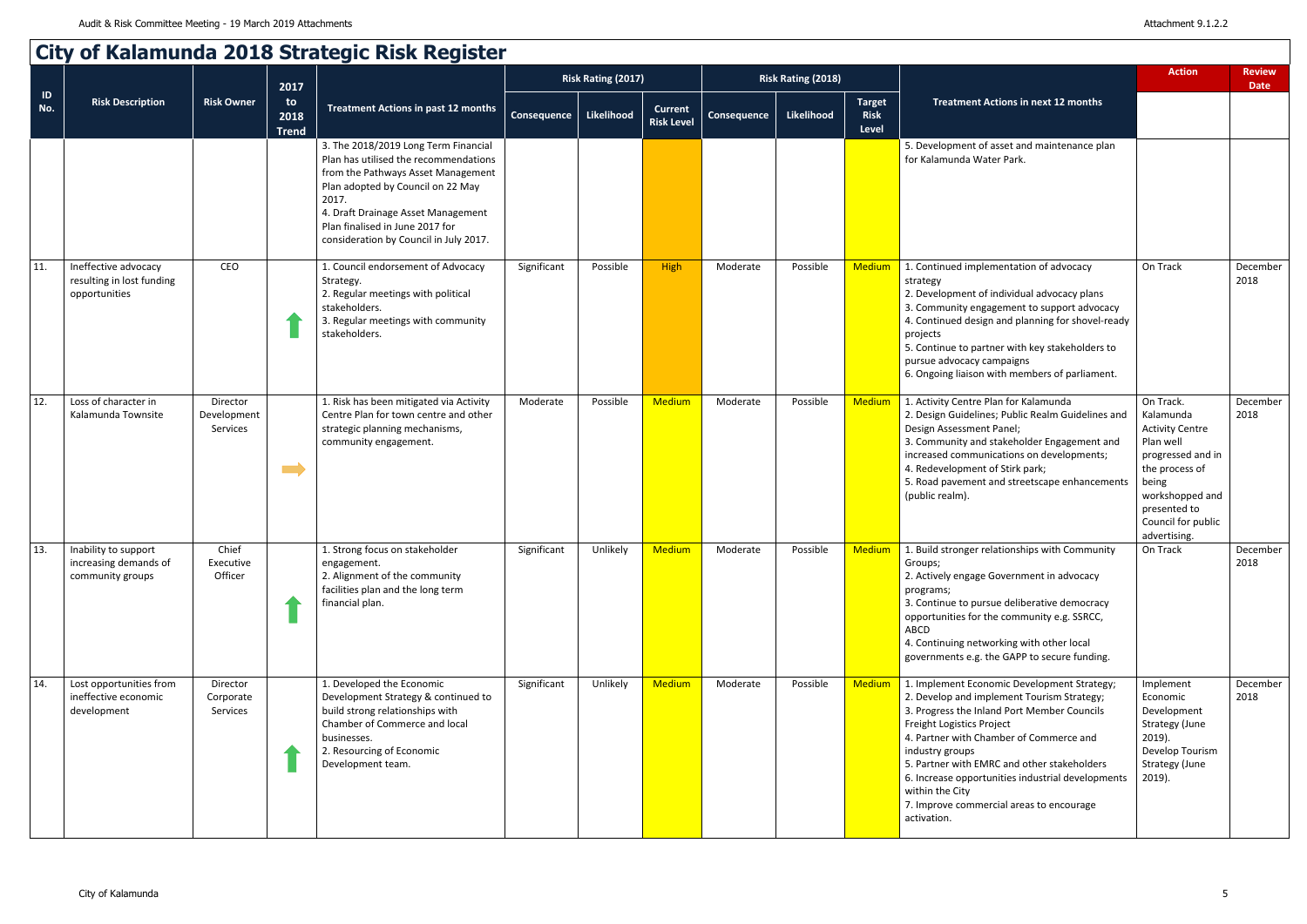|                      |                                                                        |                                     |                                    | <b>City of Kalamunda 2018 Strategic Risk Register</b><br><b>Treatment Actions in past 12 months</b>                                                                                                                                                                                                                                                                                                         | <b>Risk Rating (2017)</b> |            |                                     | <b>Risk Rating (2018)</b> |            |                                       |                                                                                                                                                                                                                                                                                                                                                          | <b>Action</b>                                                                                                                       | <b>Review</b>    |
|----------------------|------------------------------------------------------------------------|-------------------------------------|------------------------------------|-------------------------------------------------------------------------------------------------------------------------------------------------------------------------------------------------------------------------------------------------------------------------------------------------------------------------------------------------------------------------------------------------------------|---------------------------|------------|-------------------------------------|---------------------------|------------|---------------------------------------|----------------------------------------------------------------------------------------------------------------------------------------------------------------------------------------------------------------------------------------------------------------------------------------------------------------------------------------------------------|-------------------------------------------------------------------------------------------------------------------------------------|------------------|
| $\mathsf{ID}$<br>No. | <b>Risk Description</b>                                                | <b>Risk Owner</b>                   | 2017<br>to<br>2018<br><b>Trend</b> |                                                                                                                                                                                                                                                                                                                                                                                                             | <b>Consequence</b>        | Likelihood | <b>Current</b><br><b>Risk Level</b> | <b>Consequence</b>        | Likelihood | Target<br><b>Risk</b><br><b>Level</b> | Treatment Actions in next 12 months                                                                                                                                                                                                                                                                                                                      |                                                                                                                                     | <b>Date</b>      |
| 15.                  | Failure of management<br>controls resulting in fraud<br>or misconduct  | CEO                                 |                                    | 1. Risk management procedures, audit<br>controls;<br>2. Experienced and qualified staff,<br>public interest disclosure, internal<br>governance and legal, gift register (and<br>other policies);<br>3. Internal and external Audit.                                                                                                                                                                         | Significant               | Unlikely   | <b>Medium</b>                       | Significant               | Unlikely   | <b>Medium</b>                         | 1. Regular audit of controls continue;<br>2. Audit and Risk Committee oversight;<br>3. Review and improvement of Policy Framework<br>4. Training and awareness of Staff<br>5. Monitor for breaches and reporting<br>mechanisms<br>6. Monitor directions and releases from key<br>agencies.eg CCC, DLG.                                                   | Develop and<br>implement Fraud<br>and Misconduct<br>Plan.                                                                           | December<br>2018 |
| 16.                  | Inability to meet changing<br>housing needs of the<br>community        | Director<br>Development<br>Services | $\equiv$                           | 1. Dual density, local planning strategy<br>and planning scheme review.                                                                                                                                                                                                                                                                                                                                     | Significant               | Unlikely   | Medium                              | Significant               | Unlikely   | <b>Medium</b>                         | 1. Prepare new Local Planning Strategy;<br>2. Community Engagement;<br>3. Forrestfield North Structure Planning<br>4. Prepare Housing Strategy 2018;<br>5. Dual Density Amendment implementation.                                                                                                                                                        | On Track                                                                                                                            | December<br>2018 |
| 17.                  | Insufficient water for<br>current and future<br>community needs.       | Director<br>Development<br>Services | <u>a m</u>                         | 1. Water harvesting applications.                                                                                                                                                                                                                                                                                                                                                                           | Significant               | Unlikely   | <b>Medium</b>                       | Significant               | Unlikely   | Medium                                | 1. Develop a water resource management plan<br>2. Forrestfield North Structure Planning (Local<br>Water Management Strategy);<br>3. Public Open Space Strategy<br>4. Implement technology efficiencies in irrigation<br>and water supply systems<br>5. Implement stage 2 of the Hartfield Park<br>Managed Aquifer Recharge project.                      | On Track                                                                                                                            | December<br>2018 |
| 18.                  | Capital and operating<br>budget overrun                                | Director<br>Corporate<br>Services   |                                    | 1. Risk has been downgraded since<br>2016 and will be monitored at strategic<br>and operational levels from the<br>strategic risk to the operational risk<br>register.<br>2. There is a 5-year trend of improved<br>audit outcomes, capital/operating<br>budget management due to focused<br>actions including financial<br>management, monthly financial<br>reporting and first/mid-term budget<br>review. | Moderate                  | Possible   | <b>Medium</b>                       | Moderate                  | Possible   | <b>Medium</b>                         | 1. Continued monitoring of budget target KPI's;<br>2. Maintenance of two budget reviews<br>3. Continuing training of staff and Councillors in<br>financial management budget processes<br>4. Monitoring ratios at Council level<br>5. Monitoring cash flow.                                                                                              | On Track                                                                                                                            | December<br>2018 |
| 19.                  | Compliance with<br>development approvals is<br>ineffective             | Director<br>Development<br>Services | $\implies$                         | 1. Audit process for high risk<br>development approvals.                                                                                                                                                                                                                                                                                                                                                    | Moderate                  | Possible   | <b>Medium</b>                       | Moderate                  | Possible   | <b>Medium</b>                         | 1. Proactive monitoring of high risk approvals;<br>2. Community Education<br>3. Process for programing and reporting<br>inspections and actioning recommendations<br>4. Closer integration between Strategic and<br>Statutory Planning guidelines and processes in-<br>line with State Government recommendations on<br>the Planning Reform Green Paper. | On Track and on-<br>going. Revised<br>compliance<br>program being<br>implemented<br>internally and<br>well received by<br>officers. | December<br>2018 |
| 20.                  | Inadequate bushfire<br>mitigation on City of<br>Kalamunda public lands | Director<br>Asset<br>Services       | New<br>Risk                        |                                                                                                                                                                                                                                                                                                                                                                                                             |                           |            |                                     | Moderate                  | Possible   | <b>Medium</b>                         | 1. Full time Senior Fire Mitigation Officer<br>2. Purchase of 3rd Fire Mitigation vehicle<br>3. Strategic Fire Mitigation programs for urban<br>interface<br>4. Achieve targets for fuel reduction across the<br>City<br>5. Continue the process for developing a Citywide<br>Bushfire Risk Management Plan.                                             | On Track                                                                                                                            | December<br>2018 |